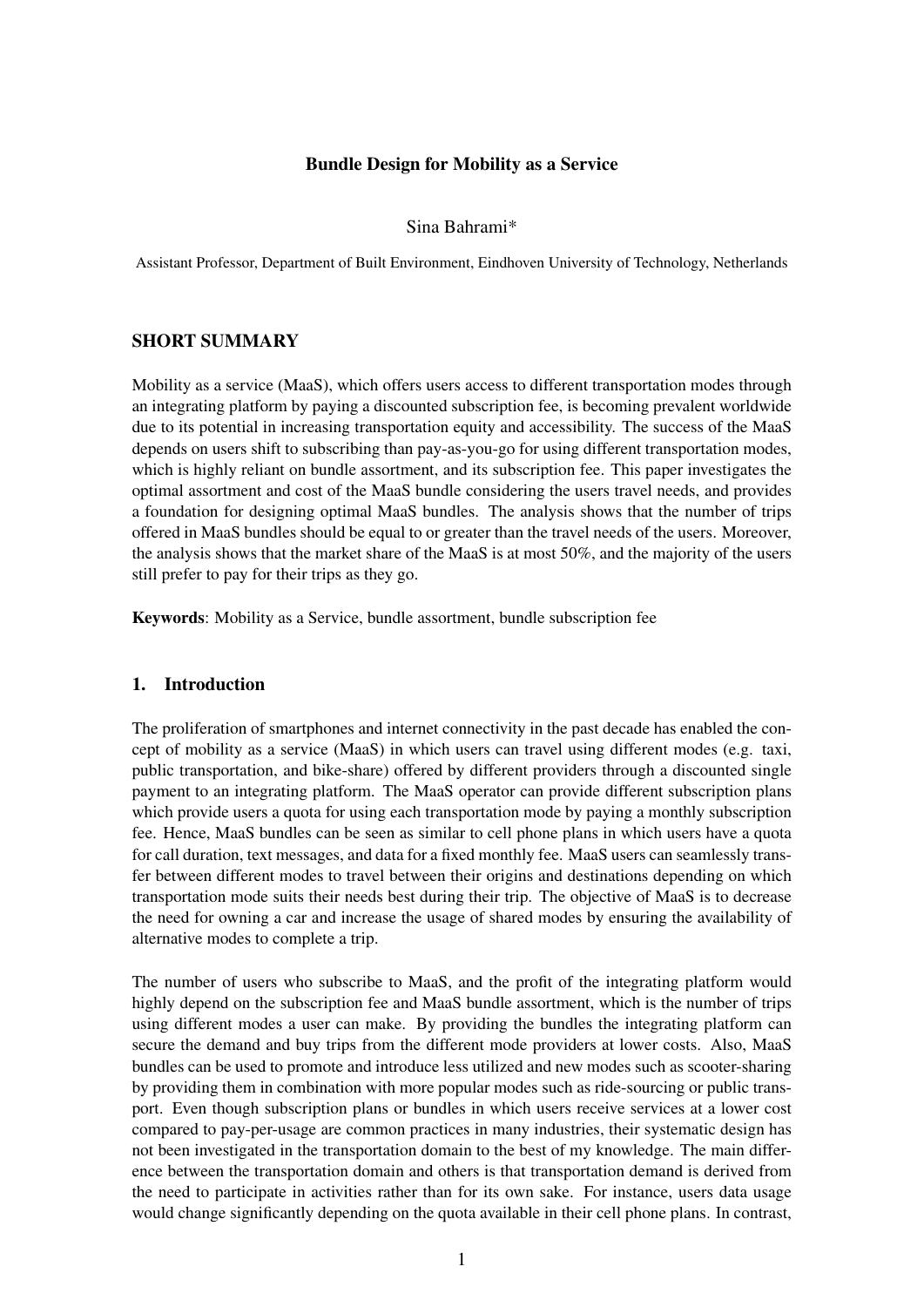the number of trips users make would not change much due to subscribing to a MaaS bundle, but a MaaS bundle can impact their travel mode. Hence, the goal of this research is to develop a stylized model to find the optimal MaaS bundle assortment and its subscription fee to maximize the integrating platform profit.

Since the first trial of MaaS in Sweden [\(Sochor, Karlsson, & Strömberg,](#page-8-0) [2016\)](#page-8-0), researchers and MaaS operators have started investigating users preferences and uptake of MaaS bundles. For instance, Whim, which is the first commercial MaaS, states that they are trying to design their bundles considering users socio-demographics characteristics [\(Hietanen,](#page-8-1) [2014\)](#page-8-1). To explore the impact of users socio-demographics characteristics on MaaS uptake, [Matyas & Kamargianni,](#page-8-2) [2019a](#page-8-2) conduct a stated preference survey where participants chose among three MaaS bundles. Similarly, [Ho, Mulley, & Hensher,](#page-8-3) [2020](#page-8-3) perform a stated choice analysis, in which they first ask about each participant's travel behavior and provide two MaaS bundles considering their travel behavior to investigate users MaaS uptake. These researches and others [\(Stopka, Pessier, & Günther,](#page-8-4) [2018;](#page-8-4) [Ho, Hensher, Mulley, & Wong,](#page-8-5) [2018;](#page-8-5) [Robinson,](#page-8-6) [2018;](#page-8-6) [Strömberg, Karlsson, & Sochor,](#page-8-7) [2018;](#page-8-7) [Matyas & Kamargianni,](#page-8-8) [2019b\)](#page-8-8) are heavily dedicated to conducting stated preferences to investigate users attitudes to MaaS. To the best of my knowledge, the optimal pricing and composition of MaaS bundles from the operator perspective have not been investigated. Therefore, the main contribution of this research is to fill in this gap by optimally finding the price and the assortment of the MaaS bundles to maximize the profit of the operator considering the users travel needs.

In this paper, we model the MaaS bundle assortment and its monthly subscription fee, and investigate how these factors impact users uptake of MaaS services. More specifically, we consider that the users experience disutilities from using each transportation mode separately or subscribing to a MaaS bundle. The users disutility for subscribing to a MaaS bundle depends on the number of trips they can make using each transport mode and its monthly fee. We assume that the users are rational and would subscribe to the MaaS bundle if their experienced disutility is less than using different modes separately. The primary contributions of this work are that *(i)* the number of offered trips in the MaaS bundle for all modes should be at least equal to the number of travel needs of the users; *(ii)* the market share of the MaaS is at most 50%, and the majority of users prefer to pay to different transportation providers separately as they use them.

#### 2. Model

We consider that the users incur a disutility  $U_i$  from subscribing to a MaaS bundle (presented by *b*) or using different modes separately (presented by *s*). The subscript  $i \in \{b, s\}$  is mnemonic for the two cases. We first assume that all users are homogeneous in terms of the number of trips they make. An example of such a scenario is the MaaS bundles designed for a specific group of users, e.g. students, who have similar travel needs. We relax this assumption later in this section to take into account the heterogeneity in the number of trips. We define the users disutility for subscribing to a MaaS bundle, denoted by  $U_b$ , as follows:

$$
U_b = f_b + \sum_m f_m max(0, n_m - n_m^b), \qquad (1)
$$

where  $f_b$  is the monthly subscription fee to the MaaS,  $f_m$  is the fare for mode *m*, and  $n_m$  and  $n_m^b$ are the number of trips per month each user makes using mode *m* and the quota for using mode *m* included in the MaaS bundle, respectively. Hence, the first term is the monthly subscription fee, and the second term is the fare that users need to pay for any additional trips they make after using their quota.

Similarly, the users disutility for paying separately to each mode provider, denoted by *U<sup>s</sup>* , is de-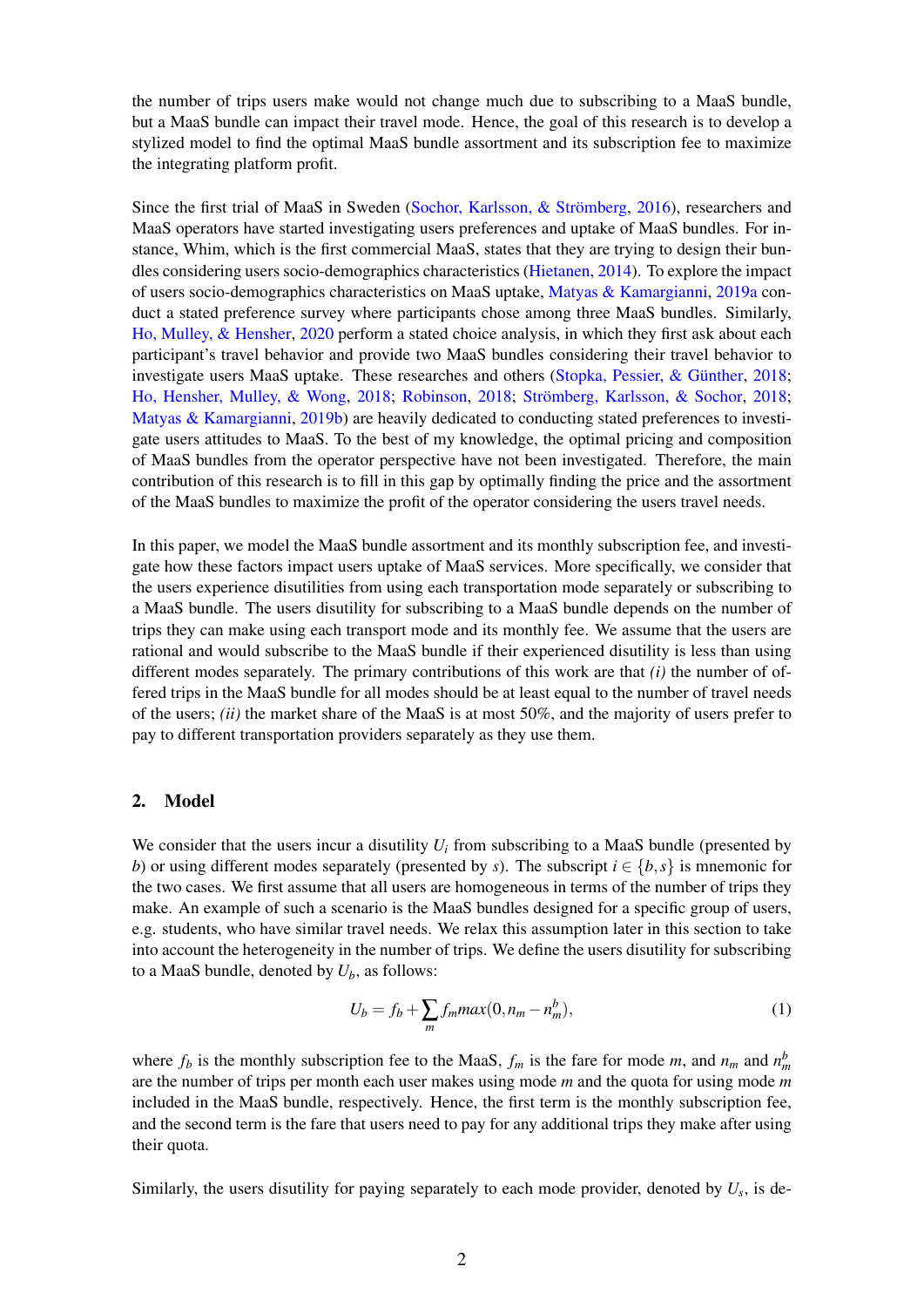fined as follows:

$$
U_s = \sum_m f_m n_m + \beta, \qquad (2)
$$

where  $\beta$  is the discomfort cost of separate payment to each mode provider. Hence, the disutility of using different modes separately is defined as the fare paid by users plus a discomfort cost, denoted by  $\beta$ , to pay to each provider.

The MaaS operator maximizes its profit, denoted by  $\pi$ , by optimally choosing the assortment of the bundle  $n_m^b$ , and its monthly fee  $f_b$  via the following mathematical model:

$$
\max_{n_m^b, f_b} \pi_1 = \lambda \left( f_b - \sum_m f_m n_m \right),\tag{3a}
$$

$$
s.t. U_b \le U_s,\tag{3b}
$$

<span id="page-2-3"></span><span id="page-2-2"></span><span id="page-2-1"></span><span id="page-2-0"></span>
$$
f_b \le \alpha \sum_m f_m n_m^b, \tag{3c}
$$

where  $\lambda$  is the total number of users, and  $\alpha$  is the price discount for subscribing to the MaaS compared to separate payments.

The objective function [\(3a\)](#page-2-0) calculates the MaaS operator profit, which is the difference between the monthly fee and the actual cost of users trips. Constraint  $(3b)$  states that users experience a lower disutility from MaaS compared to paying for each mode separately. Finally, Constraint [\(3c\)](#page-2-2) ensures that the MaaS subscription fee is lower than paying for the same amount of trips separately.

The mathematical model [\(3\)](#page-2-3) is a non-convex problem. We now analytically derive the optimal solution to [\(3\)](#page-2-3) and discuss the insights of the model. The first-order necessary conditions yield the optimal bundle subscription fee as:

$$
f_b^* = \sum_m f_m n_m + \beta,\tag{4}
$$

which results that the total profit of MaaS operator being  $\pi_1^* = \lambda \beta$ .

• *Insight 1:* The number of trips offered on each mode in the bundle assortment should be at least equal to the number of travel needs of users, and  $n_m^b$  $^*=\frac{n_m}{\alpha}+\frac{\beta}{\alpha\sum_n}$  $rac{p}{\alpha \sum_m f_m}$  could be used as a rule of thumb for the bundle assortment.

• *Insight 2:* If the discomfort of paying to different providers separately be equal to zero ( $\beta = 0$ ), the MaaS operator profit will be zero, consequently. Currently, in many cities around the world, users can pay the fare of different modes using an app on their cellphones or tapping their banking cards, which leads to negligible discomfort cost for separate payment to different providers, and threatening the economic sustainability of MaaS provision, consequently. This is consistent with the fact that many pilots designed for a specific group of users around the world were not profitable [\(Zipper,](#page-8-9) [2020\)](#page-8-9).

We now move on to the scenario where the MaaS operator offers different bundles tailored for different groups of users. Users mode choice and number of trips differ substantially among different socio-demographic groups. For instance, the mode choice of a business person is different from a student, while the latter prefers cheaper modes and is willing to use shared modes such as public transport, or ride-pooling, the former is more interested in faster modes such as taxi or car-sharing. We consider two market segments of "high-value" (presented with "*h*") and "lowvalue" users (presented with "*l*") for analytical tractability, however, extending it to consider more market segments is straightforward. The MaaS operator also targets providing a high-value bundle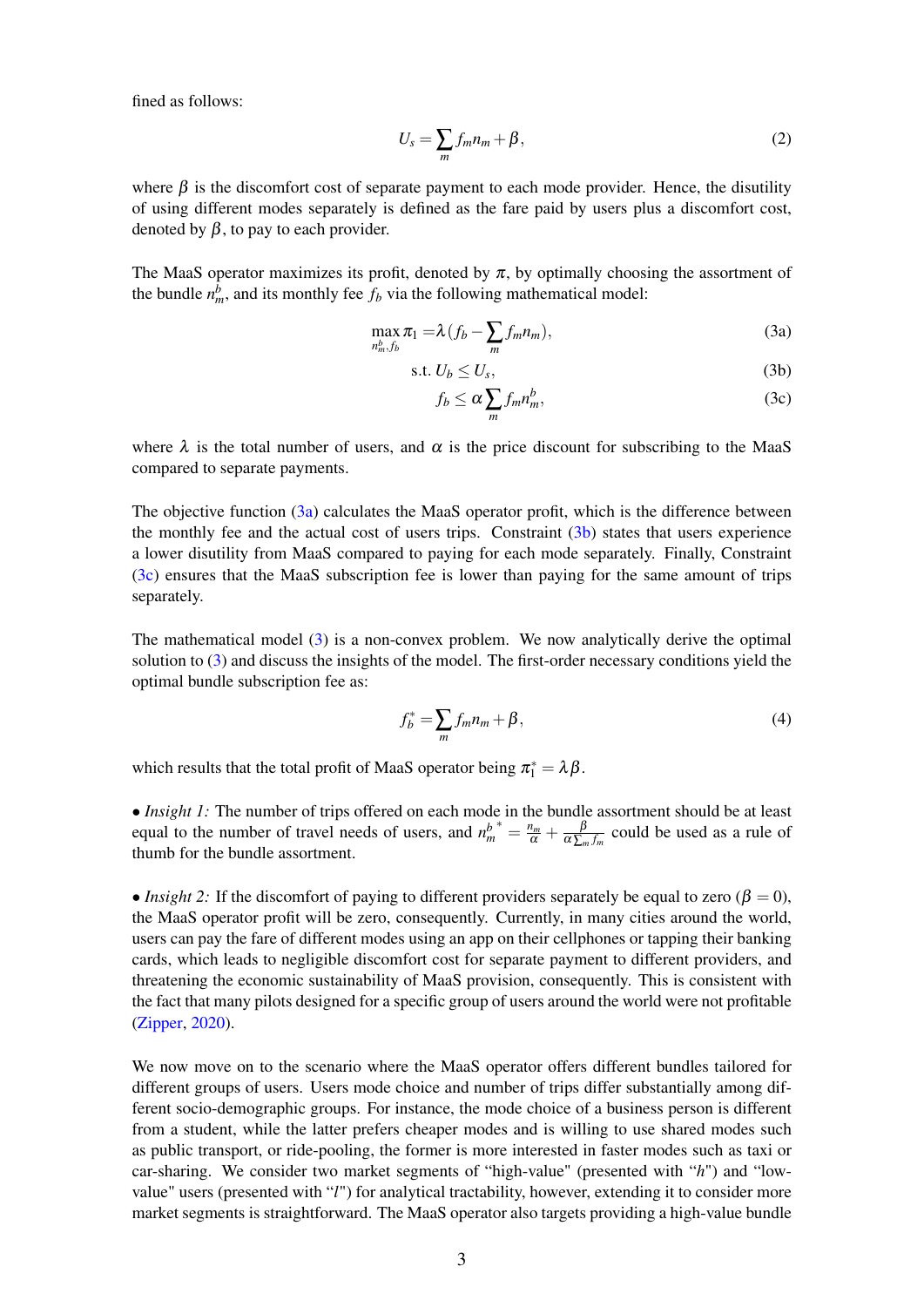to the high-value segment and a low-value bundle to the low-value segment. Similar reasoning is provided in [Afeche & Pavlin,](#page-8-10) [2016](#page-8-10) and [Bahrami, Nourinejad, Mahmoodi Nesheli, & Yin,](#page-8-11) [2021.](#page-8-11) The disutilities of high- and low-value users,  $U_b^h$  and  $U_b^l$ , for subscribing to high- and low-value bundles are

$$
U_b^h = f_b^h + \sum_m f_m max(0, n_m^h - n_m^{bh}),
$$
\n(5)

$$
U_b^l = f_b^l + \sum_m f_m max(0, n_m^l - n_m^{bl}),
$$
\n(6)

where  $f_b^h$  and  $f_b^l$  are subscription fees of high- and low-value bundles, respectively.  $n_m^{bh}$  and  $n_m^{bl}$  are the numbers of trips on mode  $m$  included in high- and low-value bundles, respectively, and  $n_m^h$  and  $n_m^l$  are respectively the numbers of tips high- and low-value users make using mode *m*. Similar to the previous scenario, high- and low-value users can choose not to opt-in the bundles, and their experienced disutilities are

$$
U_s^h = \sum_m f_m n_m^h + \beta^h \tag{7}
$$

$$
U_s^l = \sum_m f_m n_m^l + \beta^l,\tag{8}
$$

where  $\beta^h$  and  $\beta^l$  are the discomfort cost of paying separately for each trip to its provider for highand low-value users, respectively, and  $\beta^h > \beta^l$ .

<span id="page-3-7"></span>Consequently, we derive the optimal subscription fees for high-value and low-value bundles,  $f_b^h$ ∗ and  $f_b^l$ <sup> $*$ </sup>, and the assortment of each bundle,  $n_m^{bh}$ ∗ and *n bl m* ∗ , respectively, from the following mathematical model:

$$
\max_{n_m^{bh}, n_m^{bl}, f_b^h, f_b^l} \pi_2 = \lambda^h (f_b^h - \sum_m f_m n_m^h) + \lambda^l (f_b^l - \sum_m f_m n_m^l),
$$
\n(9a)

$$
\text{s.t. } U^h_b \le U^h_s,\tag{9b}
$$

<span id="page-3-3"></span><span id="page-3-2"></span><span id="page-3-1"></span><span id="page-3-0"></span>
$$
U_b^l \le U_s^l,\tag{9c}
$$

$$
U_b^h \le f_b^l + \sum_m f_m max(0, n_m^h - n_m^{bl}),\tag{9d}
$$

<span id="page-3-4"></span>
$$
U_b^l \le f_b^h + \sum_m f_m max(0, n_m^l - n_m^{bh}),\tag{9e}
$$

<span id="page-3-5"></span>
$$
f_b^h \le \alpha^h \sum_m f_m n_m^{bh},\tag{9f}
$$

<span id="page-3-6"></span>
$$
f_b^l \le \alpha^l \sum_m f_m n_m^{bl},\tag{9g}
$$

where  $\lambda^h$  and  $\lambda^l$  are the numbers of high- and low-value users.

The objective function [\(9a\)](#page-3-0) maximizes the profit of the MaaS operator which is the difference between subscription fees of high- and low-value bundles with their actual cost based on the usage. Constraints [\(9b\)](#page-3-1) and [\(9c\)](#page-3-2) are similar to Constraint [\(3b\)](#page-2-1) and ensure that high- and low-value users disutility from bundle subscription is lower than separate payment to each provider, respectively. Constraint [\(9d\)](#page-3-3) ensures that the high-value bundle is targeted for high-value users, and high-value users experience lower disutility from subscribing to the high-value bundle rather than the lowvalue one. Constraint  $(9e)$  similarly ensures that low-value users experience lower disutility from the low-value bundle in comparison to the high-value one. Finally, Constraints  $(9f)$  and  $(9g)$  state that the MaaS subscription fees of high- and low-value bundles are less than paying separately to each provider for the same amount of trips offered in bundles. The first-order necessary conditions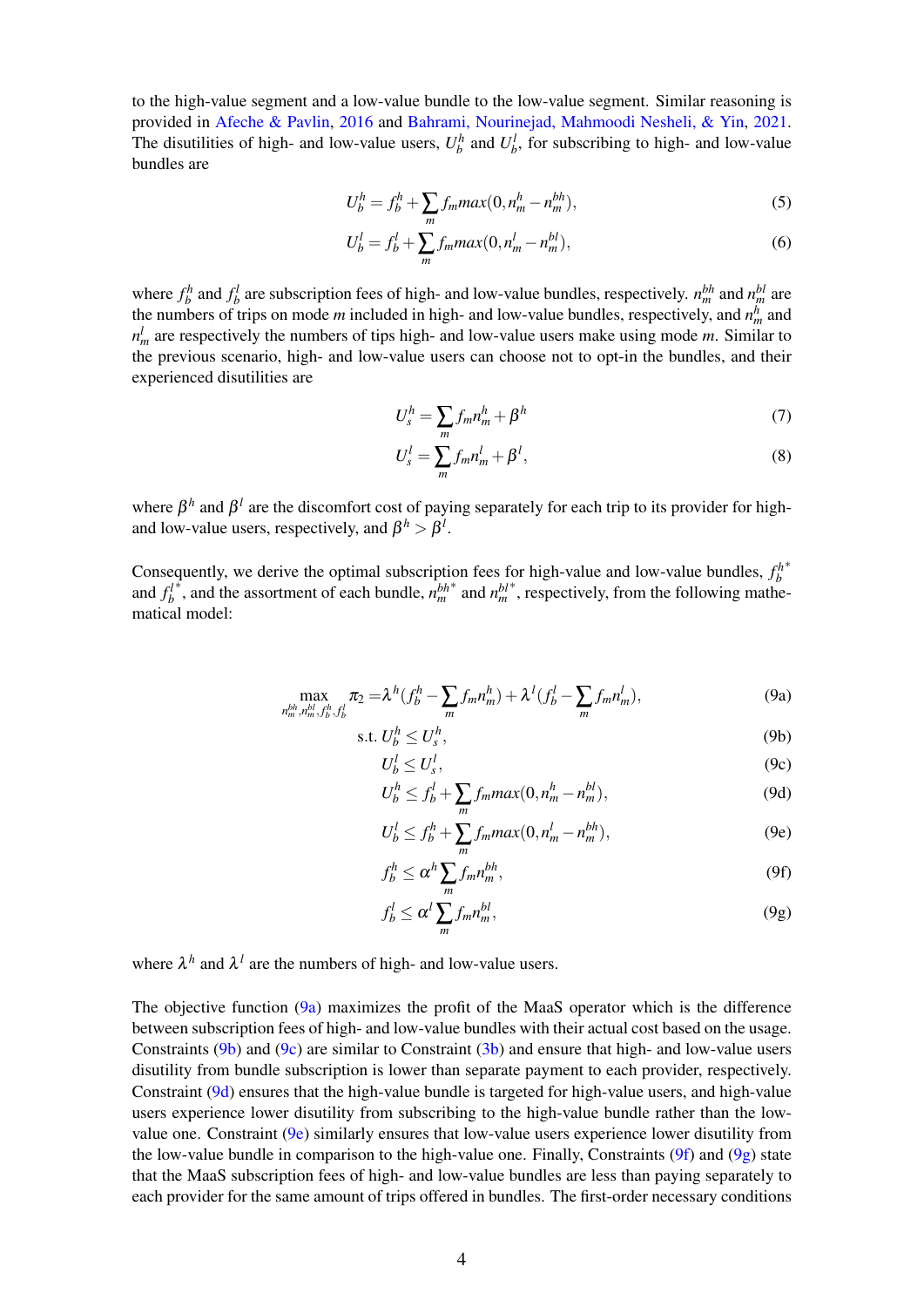yield the optimal bundle subscription fees and the MaaS operator profit as:

$$
f_b^{h^*} = \sum_m f_m n_m^h + \beta^h,
$$
\n(10)

$$
f_b^{l^*} = \sum_m f_m n_m^l + \beta^l,
$$
\n(11)

$$
\pi_2^* = \lambda^h \beta^h + \lambda^l \beta^l. \tag{12}
$$

• *Insight 3:* The number of offered trips in high- and low-value MaaS bundles should be at least equal to the number of travel needs of high- and low-value users, respectively.

We now move on to the case that the users are heterogeneous in terms of the number of trips they make on different transportation modes. The disutility of each user *j* for subscribing to the MaaS bundle or using each mode separately are similarly defined as

$$
U_b^j = f_b + \sum_m f_m max(0, n_m^j - n_m^b),
$$
\n(13)

$$
U_s^j = \sum_m f_m n_m^j + \beta. \tag{14}
$$

From the total population, denoted by  $\hat{\lambda}$ , only those who experience a lower disutility from MaaS subscription would join the service, and the number of MaaS users can be written as:

$$
\lambda = \hat{\lambda} \cdot \text{Probability}\{U_b^j \le U_s^j\} = \hat{\lambda} \cdot \text{Probability}\{U_b^j - U_s^j \le 0\}.
$$
 (15)

Therefore, the MaaS operator maximizes its profit by choosing the subscription fee and bundle assortment using the following mathematical model

$$
\max_{n_m^b, f_b} \pi_3 = \lambda \left( f_b - \sum_m \sum_{j | U_b^j \le U_s^j} f_m \cdot min(n_m^j, n_m^b) \right),\tag{16a}
$$

s.t. 
$$
\lambda = \hat{\lambda}
$$
 \n- Probability  $\{U_b^j - U_s^j \le 0\}$ , (16b)

<span id="page-4-0"></span>
$$
f_b \le \alpha \sum_m f_m n_m^b, \tag{16c}
$$

For analytical tractability, we assume that the disutilities of MaaS subscription and using each mode separately follow uniform distributions with domain  $[0,1]$ . We later relax this assumption in the numerical experiments section where we use probability density functions for the number of trips that users made. For uniform disutility distribution functions, the subtraction  $U_b^j - U_s^j$  is a triangular distribution with parameters  $a = -1$ ,  $b = 1$ ,  $c = 0$ . Therefore, we have

$$
\pi_3^* = \frac{\hat{\lambda}\beta}{2}.\tag{17}
$$

Moreover, for normal disutility distribution functions of  $U_b^j \sim \mathcal{N}(0,1)$  and  $U_s^j \sim \mathcal{N}(0,1)$ , the subtraction  $U_b^j - U_s^j$  is a normal distribution  $\mathcal{N}(0, 2)$ , and  $\lambda \leq \frac{\hat{\lambda}}{2}$ .

• *Insight 4*: The market share of MaaS is at most 50%, and at most half of the users subscribe to MaaS bundles if the disutilities of subscribing to MaaS and pay to each mode separately follow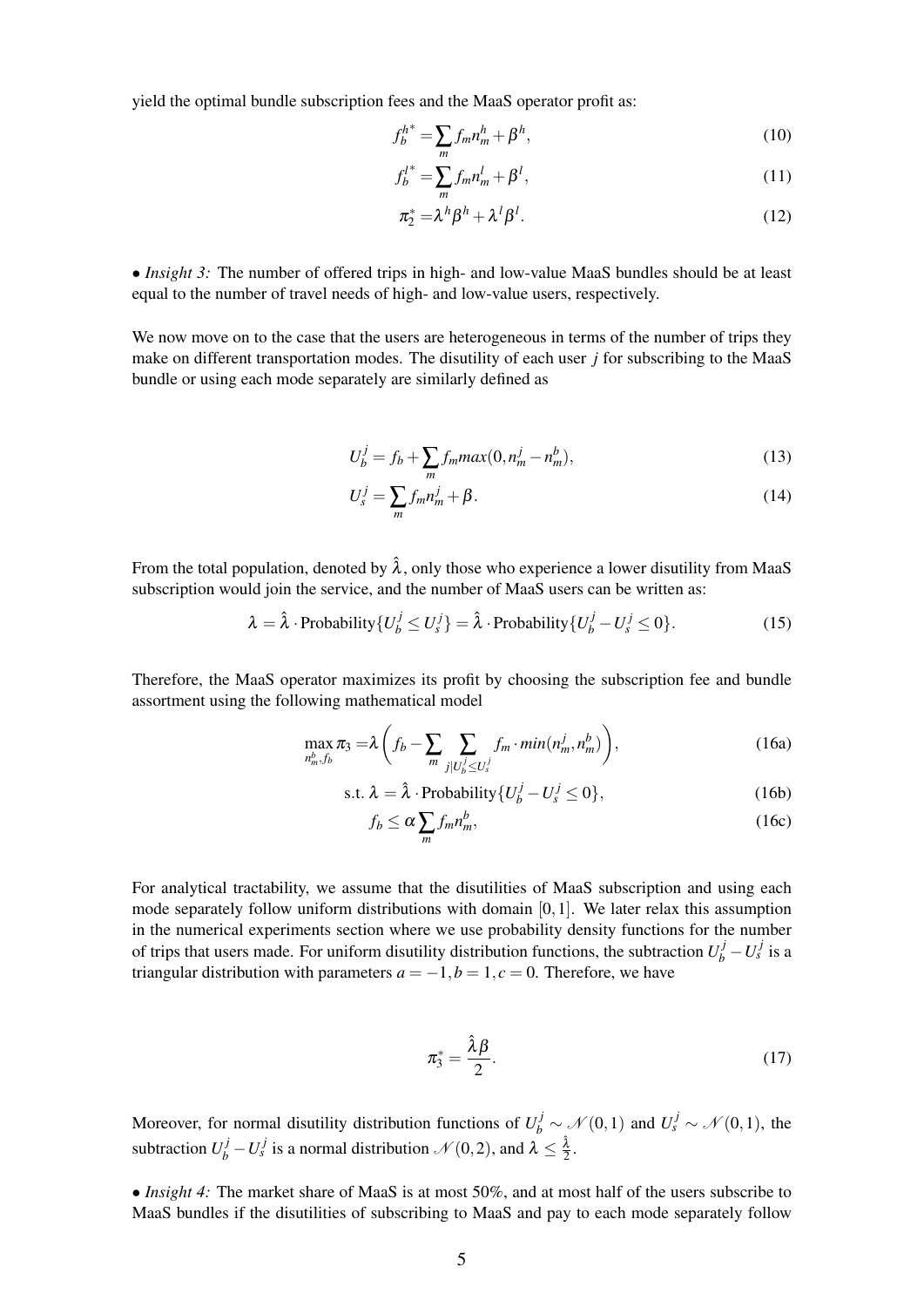<span id="page-5-0"></span>

Figure 1: Dominant service for different travel needs and discount levels.

uniform distributions with domain [0,1] or normal distributions. This result is also consistent with the findings of [Ho et al.,](#page-8-5) [2018,](#page-8-5) [Ho et al.,](#page-8-3) [2020,](#page-8-3) and [Vij, Ryan, Sampson, & Harris,](#page-8-12) [2020](#page-8-12) in which almost half of the survey respondents state their willingness for subscribing to MaaS bundles.

# 3. Numerical experiments

This section provides numerical experiments to confirm the analytical insights. We first assume that the MaaS operator provides only one bundle which is designed based on the average travel needs of users. Users on average use an affordable mode such as public transportation 40 times per month and it costs  $3 \epsilon$  per trip. They also use a pricey mode such as ride-sourcing 10 times per month and it costs 10 $\epsilon$  per trip. The discomfort cost of separate payment is 5 $\epsilon$ . The MaaS operator considers three levels of price discount of  $\alpha = 1$ ,  $\alpha = 0.75$ , and  $\alpha = 0.5$ . Using model [\(3\)](#page-2-3), the MaaS monthly subscription fee is  $225\epsilon$ , and the assortment of the optimal bundle (number of trips allowed on affordable and pricey modes) for the three levels of price discount is (40,10), (54,14), and (81,21), respectively. Figure [1](#page-5-0) depicts the dominant space for different travel needs on the two transportation modes. It can be seen that users, whose travel needs are greater than the average, experience a lower disutility from subscribing to MaaS and would become MaaS users. This figure also shows that when the MaaS operator offers a higher discount ( $\alpha = 0.5$ ), users with lower travel needs on the two transportation modes would also become MaaS subscribers. Moreover, this figure depicts that when the MaaS operator provides a high discount and offers 81 and 21 trips using affordable and pricey modes, respectively, users who mostly use pricey mode (more than 21 trips per month), while not traveling much on affordable mode (4 trips per month) would become MaaS subscribers to benefit from this discount. This might lead to a modal shift to affordable mode as observed in MaaS trials [\(Strömberg, Rexfelt, Karlsson, & Sochor,](#page-8-13) [2016;](#page-8-13) [Sochor, Strömberg, & Karlsson,](#page-8-14) [2014\)](#page-8-14) where MaaS subscribers used other transportation modes that were included in their bundle.

Then, we move on to the scenario in which the MaaS operator provides two bundles. The average travel needs of high- and low-value users on affordable mode and pricey mode per month are (20,40) and (60,10), respectively. We assume that the discomfort cost of separate payment for high- and low-value users are 10 $\epsilon$  and 5 $\epsilon$ . The MaaS operator considers no discount for highvalue users ( $\alpha^h = 1$ ), and two discount levels  $\alpha^l = 1$  and  $\alpha^l = 0.7$  for low-value users. Using model [\(9\)](#page-3-7), the subscription fees for high- and low-value MaaS bundles are  $470\epsilon$  and  $285\epsilon$ , respectively. The high-value bundle consists of 60 trips on the affordable mode and 40 trips on the pricey mode. The low-value bundle provides 21.5 trips on pricey mode for both price discount levels, and 60 trips on affordable mode for  $\alpha^l = 1$  and 64 trips for  $\alpha^l = 0.7$ . Figure [2](#page-6-0) depicts the dominant space for different travel needs on the two transportation modes. It shows that users with a high number of trips on both modes would switch from the high-value bundle to the low-value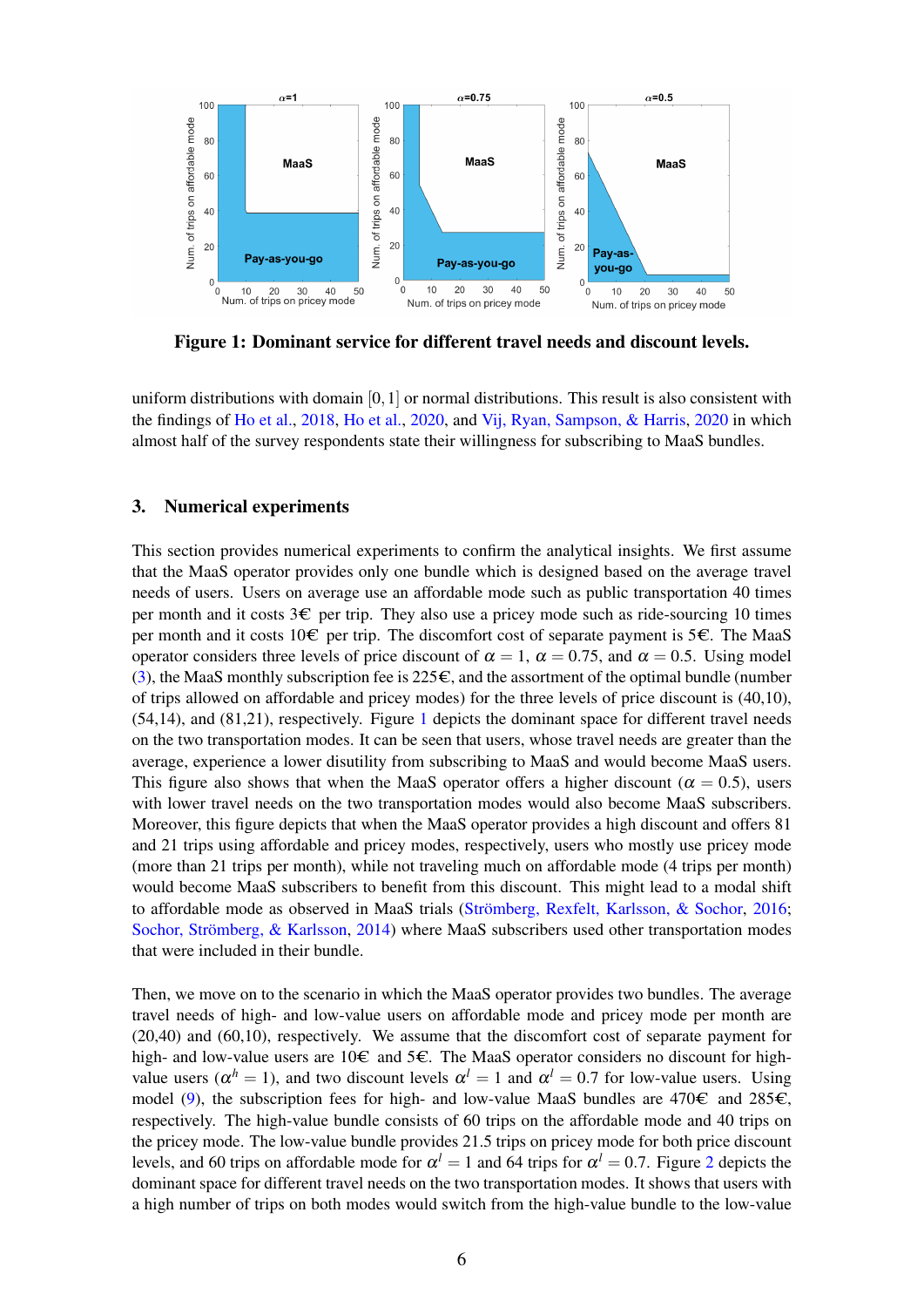<span id="page-6-0"></span>bundle to benefit from the provided discount.



Figure 2: Dominant service for different travel needs and discount levels.

Finally, we consider the case that each user has different travel needs on the affordable and pricey mode, and the MaaS operator designs the bundle considering the travel needs of all users using model [\(16\)](#page-4-0). The following process intends to validate the analytical insights in more realistic settings with fewer assumptions. Therefore, we have kept the process as simple as possible. The approach is a heuristic model that finds near-optimal bundle design using a genetic algorithm and in a simulation. We assume there are 1000 users, and the number of trips each user makes per month is uniformly distributed between 20 and 100 trips. These trips are done either using the affordable mode or the pricey mode. We generate another uniformly distributed number between 0 and 1 to find the number of trips made using each mode. We simulate this process 100 times and report the results of them. We consider the affordable mode such as public transportation or bike-sharing costs  $3 \epsilon$  per trip, and the pricey mode such as car-sharing or taxi costs  $10 \epsilon$  per trip. The discomfort cost of separate payment is  $5\epsilon$ . The MaaS operator considers three levels of price discount of  $\alpha = 1$ ,  $\alpha = 0.75$ , and  $\alpha = 0.5$ . Figure [3](#page-6-1) shows the number of users who experience a lower disutility from MaaS and subscribe to the offered bundle for the 100 simulations. It shows that in all cases the number of MaaS users is less than 300, which is consistent with *insight 5* that states the market share of MaaS is less than 50%. Also, the results show that for all price discounts the average number of MaaS subscribers is around 12.5% of the users, which is consistent with the result of [Caiati, Rasouli, & Timmermans,](#page-8-15) [2020](#page-8-15) stating the MaaS market share to be around 17% conducting a stated preference survey.

<span id="page-6-1"></span>

Figure 3: The number of MaaS subscribers.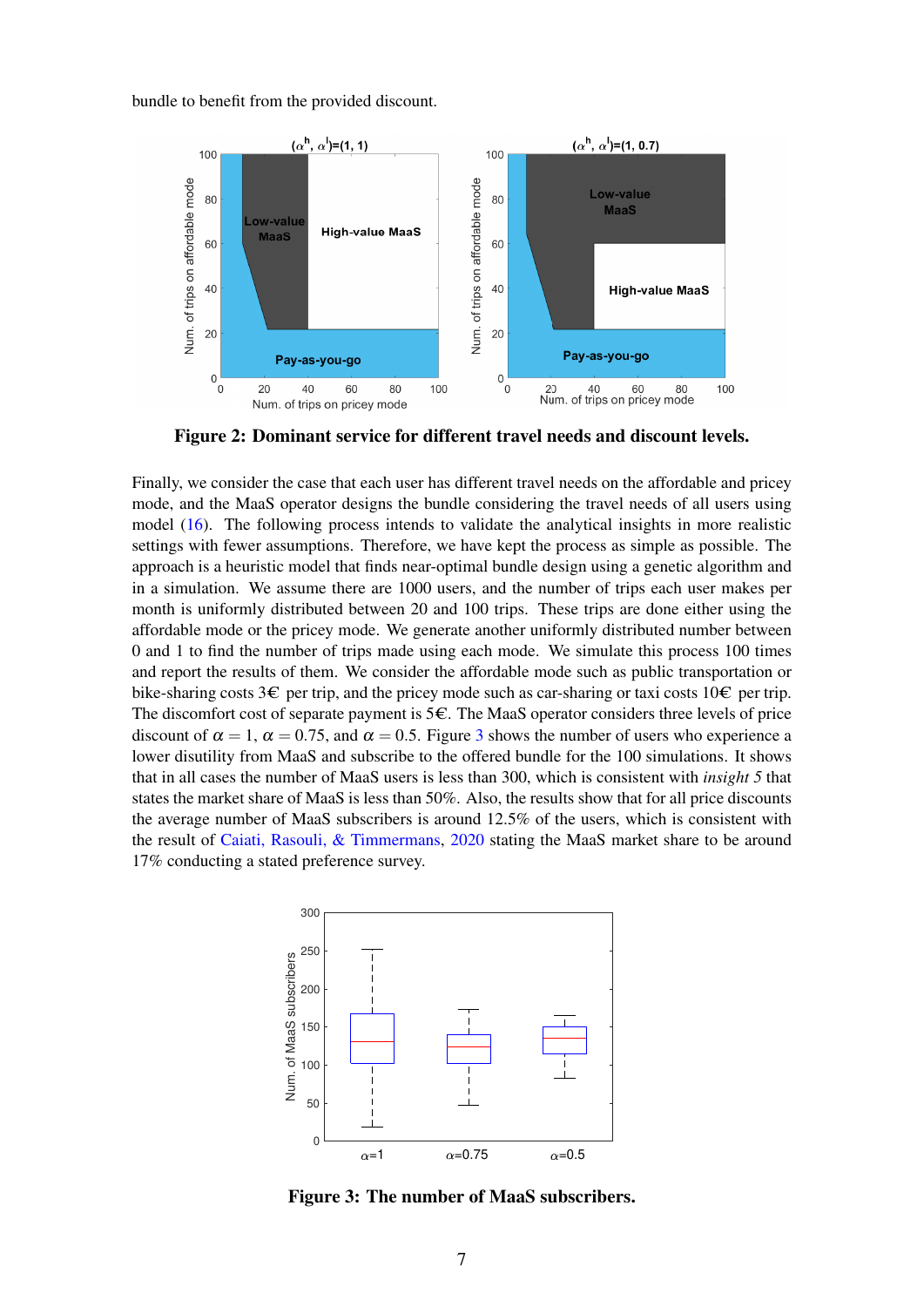<span id="page-7-0"></span>

Figure 4: MaaS bundle assortment.

Moreover, Figure [4](#page-7-0) shows the number of trips on affordable and pricey modes offered in the MaaS bundle. We can see that when the discount level changes from 1 to 0.5, the MaaS operator offers more trips on the pricey mode in the bundle. This happens because the pricey mode is more expensive and the discount increases the value of the bundle in comparison to the pay-as-you-go option.

# 4. Conclusions

Mobility as a service is becoming prevalent around the globe, and it can lead to environmental sustainability and transportation equity. However, the existing trials show that the market share of MaaS is not considerable and operating it is not economically sustainable, which necessitates the investigation of optimal bundle assortment and pricing. The primary contribution of this work is providing a foundation for investigating and optimizing MaaS bundles. We develop a stylized model which considers the disutility of paying for different transportation modes separately or subscribing to a MaaS bundle to find the optimal assortment of the MaaS bundle and its monthly subscription fee. We analytically show that the optimal MaaS bundle should offer at least trips equal to the needs of users on each transportation mode. We also show that the profit of the MaaS operator is limited if it cannot buy the trips from service providers with discounts as the discomfort of paying to different providers is decreasing due to the proliferation of new payment methods such as using credit cards or apps. We also show that the MaaS market share is at most 50%, and the majority of users still prefer to pay for their travel needs as they go.